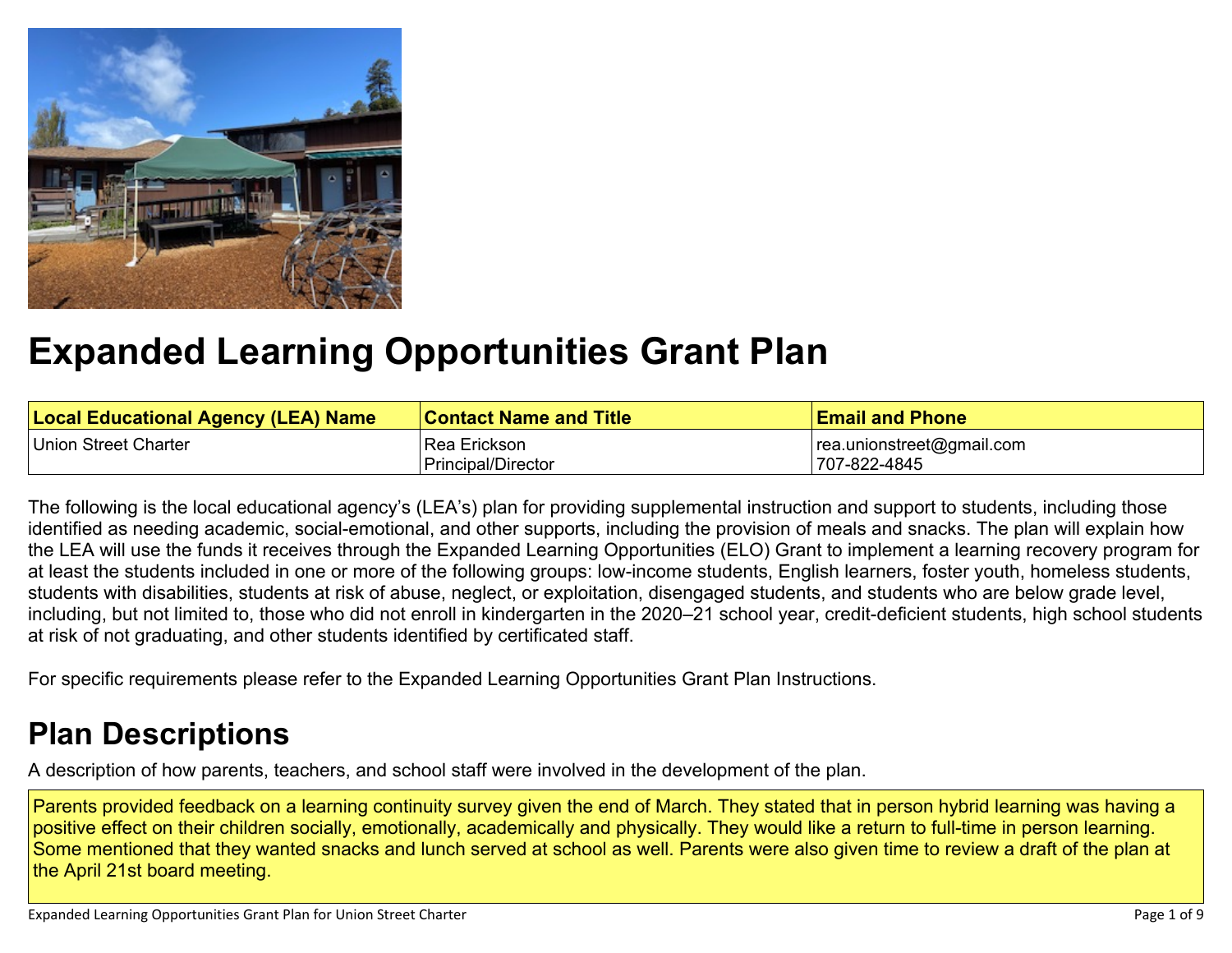Teachers and school staff were given the opportunity for input via a staff meeting on March 26th and via access to a google doc draft of the plan. Comments included support for a summer school, which this school has never done. In addition, teachers wanted after school tutors for academic support. The reading intervention teacher requested additional materials to support students in grades 2-5. The counselor expressed an interest in providing professional development in the area of trauma informed practice so that staff can address students and families needs. The teachers reviewed school wide assessments, as the school has only used DIBELS (mclass) for some grade levels in the past. They chose class math and committed to once a year testing of all grade levels. In addition, they requested additional aide (paraprofessionals) in the classroom to assist with learning loss mitigation.

[A description of how students will be identified and the needs of students will be assessed.](#page-7-2)

The school will identify students in need of academic, social-emotional, and other integrated student supports. The needs of those students will be monitored on a ongoing basis. MClass by Amplify DIBELS reading and math, Everyday Math Unit tests and writing samples will be used for diagnostic and formative assessment the academic needs of students. Using these assessments, the teachers will identify students in need of academic support and refer students to intervention services, summer school and after school tutoring.

The teachers will also refer students for counseling based on expression of trauma signs and symptoms, which will be provided to the teachers during professional development. The counselor will assess whether students need further referrals for behavioral, mental health or health concerns.

[A description of how parents and guardians of students will be informed of the opportunities for supplemental instruction and support.](#page-7-3)

The parents and guardians of students identified as needing supplemental instruction and support will be informed of the availability of these opportunities via email (or postal mail) and phone calls. The school will provide this information in the parents' and guardians' primary languages, as applicable.

[A description of the LEA's plan to provide supplemental instruction and support.](#page-7-4)

This plan provides supplemental instruction and support in a tiered framework that bases universal, targeted, and intensive supports on students' needs for academic, social-emotional, and other integrated student supports. The services will be provided through a program of engaging learning experiences in a positive school climate.

Per EC Section 43522(g) all services delivered to students with disabilities will be delivered in accordance with an applicable individualized education program. Additionally, we will collaborate with the HDN SELPA to leverage existing behavioral health partnerships.

1. Extending instructional learning time in addition to what is required for the school year by increasing the number of instructional days or minutes provided during the school year, providing summer school or inter-sessional instructional programs, or taking any other action that increases the amount of instructional time or services provided to students based on their learning needs.

Summer school will be provided from July12-30th from 8:30-12:30 for students entering grades 1-5 in 21-22. Core curriculum will include review of math and language arts for those grade levels. In addition there will be project based learning. Reading and math intervention,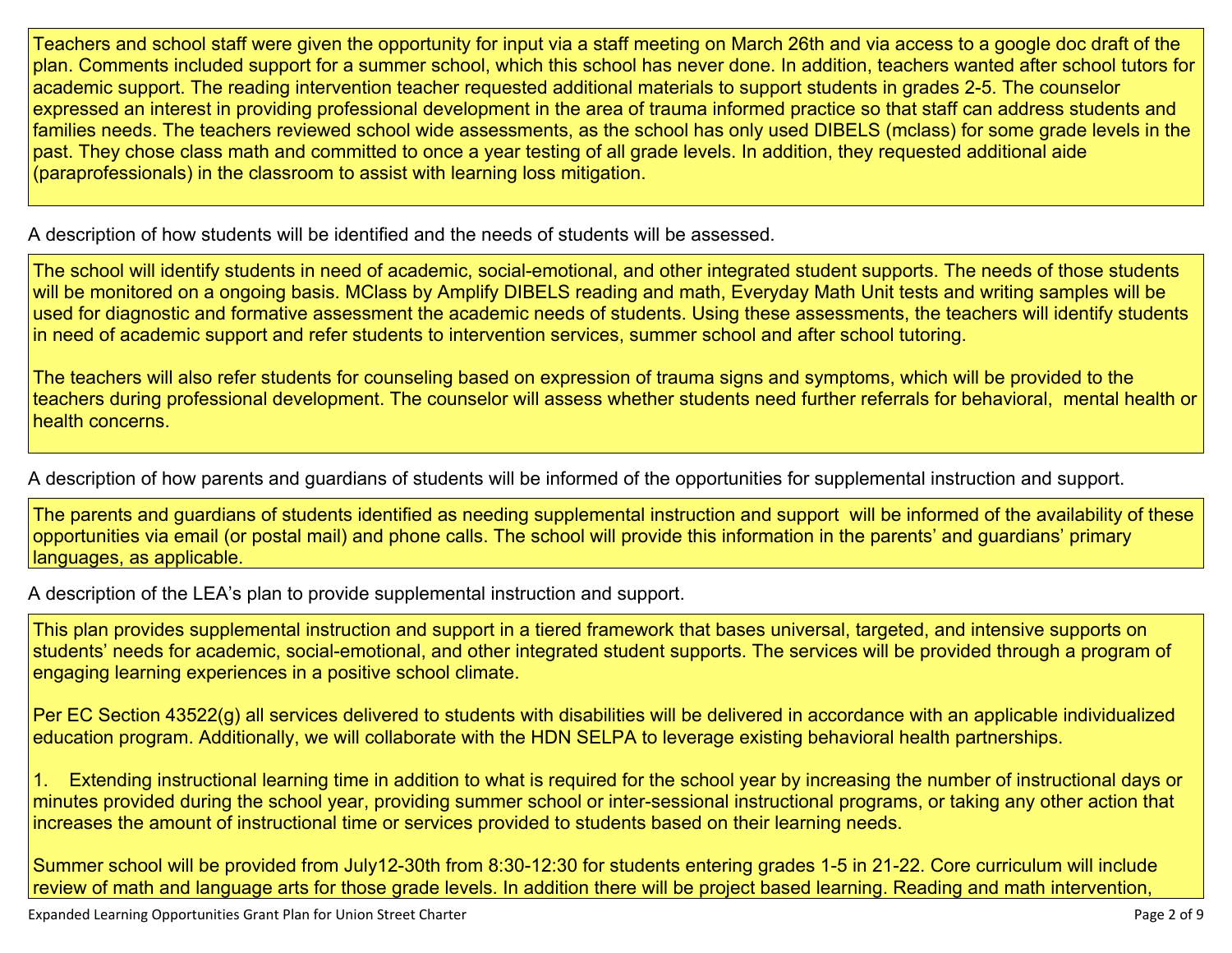English Language instruction, and counseling will be available during summer school. Tutoring will be provided during summer school and after school.

2. Accelerating progress to close learning gaps through the implementation, expansion, or enhancement of learning supports including, but not limited to, any of the following:

a. Tutoring or other one-on-one or small group learning supports provided by certificated or classified staff.

We will increase in class aides/paraprofessionals in the classrooms.

b. Learning recovery programs and materials designed to accelerate student academic proficiency or English language proficiency, or both.

We will purchase Leveled Literacy, levels L-Q fro reading intervention in grades 2-5.

c. Educator training, for both certificated and classified staff, in accelerated learning strategies and effectively addressing learning gaps, including training in facilitating quality and engaging learning opportunities for all students.

Professional development for aides and teachers willl be provided in areas noted in 2c.

3. Integrated student supports to address other barriers to learning, such as the provision of health, counseling, or mental health services, access to school meal programs, before and after school programs, or programs to address student trauma and social-emotional learning, or referrals for support for family or student needs.

Counseling will be made available to tier 2 and 3 students (identified through teachers via observation and conferences) and their families.

USC will provide USDA meals and snacks to all students including the following groups: low-income, English learners, foster youth, homeless students, students with disabilities, students at risk of abuse, neglect, or exploitation, disengaged students, and students who are below grade level, including, but not limited to those who did not enroll in kindergarten in the 2020–21 school year, and other students identified by certificated staff. Meals will available for pickup during the summer. In the Fall, we will restart the snack and lunch program with students eating on campus and a kitchen manager and lunch service staff will be required.

USC will provide a Before and Afterschool program.

4. Community learning hubs that provide students with access to technology, high-speed internet, and other academic supports.

During after school, paraprofessionals will help students with homework, completing assignments or increasing academic skills. Access to technology and high-speed internet, will be provided

5. Supports for credit deficient students to complete graduation or grade promotion requirements and to increase or improve students' college eligibility.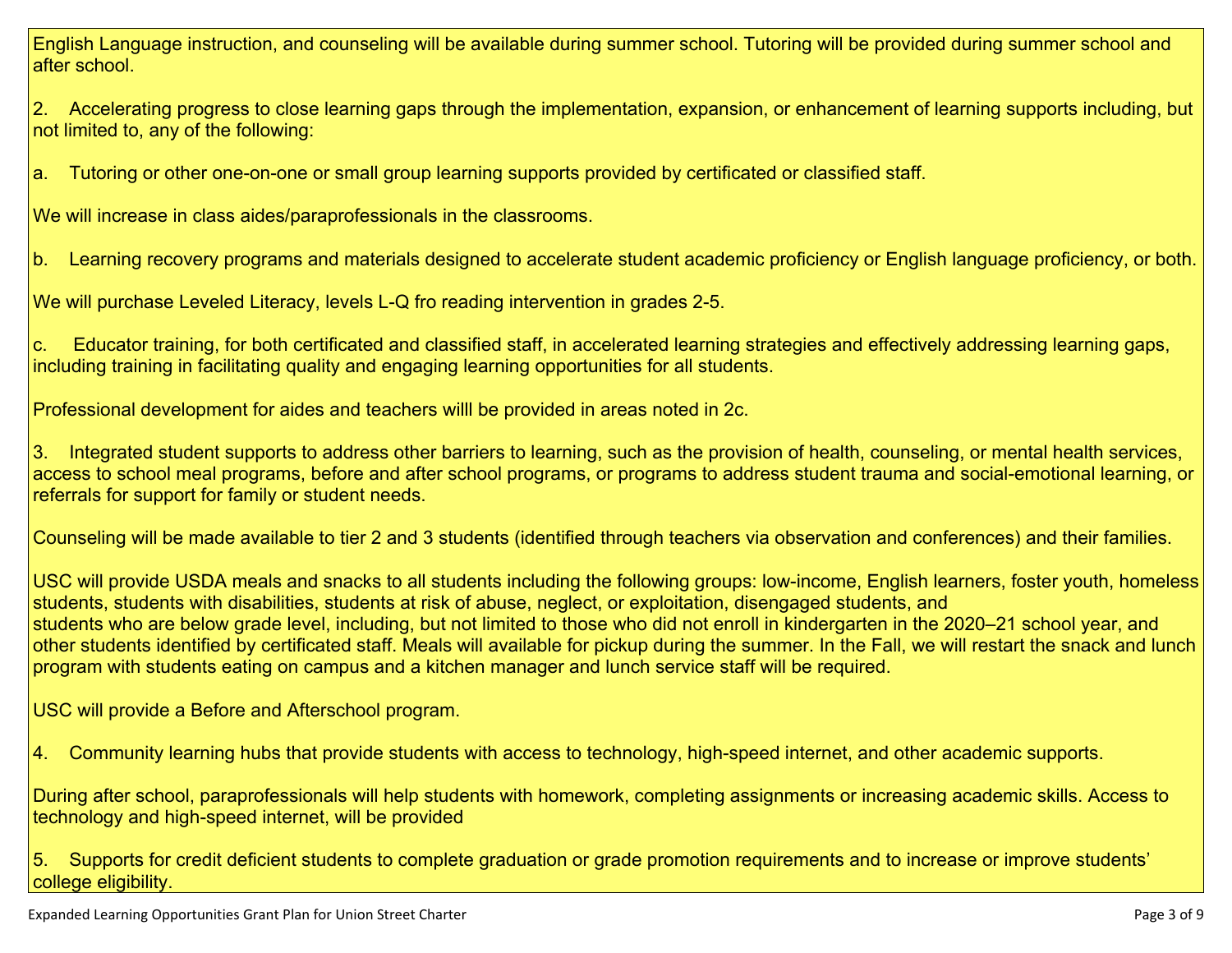### N/A

6. Additional academic services for students, such as diagnostic, progress monitoring, and benchmark assessments of student learning.

USC has purchased class reading and math assessment for diagnostic, progress monitoring, and benchmark assessments. The CA Assessment of Student Performance and Progress will continue to be used in grades 3-5. In addition, Unit tests are used as benchmark assessment in math. Reading running records are used by teachers as progress monitoring.

7. Training for school staff on strategies, including trauma-informed practices, to engage students and families in addressing students' social-emotional health needs and academic needs.

Professional development will be provided by the counselor in trauma informed practices. They will also identify outside experts in this area to provide additional training.

## **[Expenditure Plan](#page-8-0)**

The following table provides the LEA's expenditure plan for how it will use ELO Grant funds to support the supplemental instruction and support strategies being implemented by the LEA.

| <b>Supplemental Instruction and Support Strategies</b>                                                                       | <b>Planned Expenditures</b> | <b>Actual Expenditures</b> |
|------------------------------------------------------------------------------------------------------------------------------|-----------------------------|----------------------------|
| <b>Extending instructional learning time</b>                                                                                 | \$12,000                    |                            |
| Accelerating progress to close learning gaps through the implementation, expansion,<br>or enhancement of learning supports   | \$14,000                    |                            |
| Integrated student supports to address other barriers to learning                                                            | \$10,000                    |                            |
| Community learning hubs that provide students with access to technology, high-speed<br>internet, and other academic supports | \$21,519                    |                            |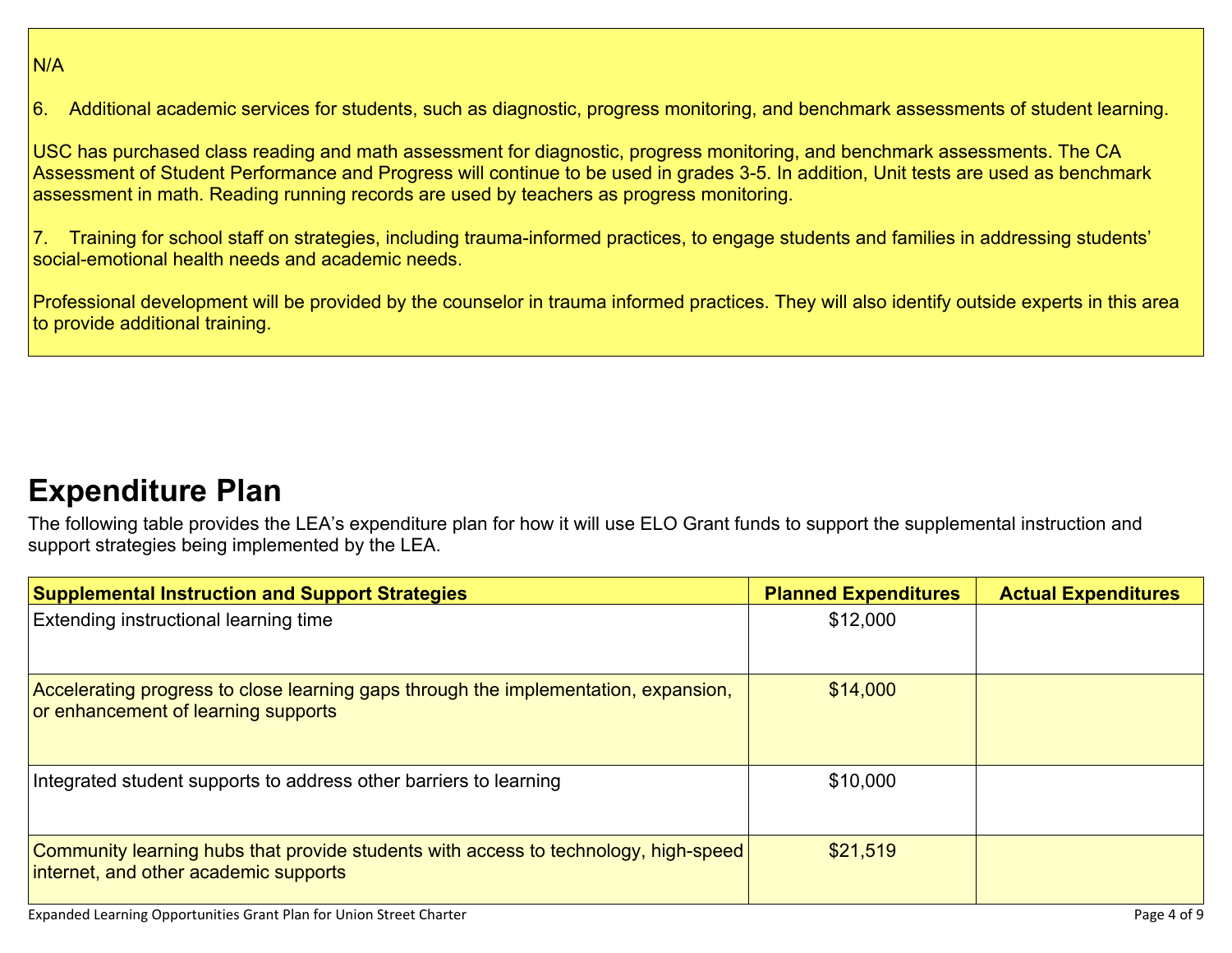| <b>Supplemental Instruction and Support Strategies</b>                                                                                                    | <b>Planned Expenditures</b> | <b>Actual Expenditures</b> |
|-----------------------------------------------------------------------------------------------------------------------------------------------------------|-----------------------------|----------------------------|
|                                                                                                                                                           |                             |                            |
| Supports for credit deficient students to complete graduation or grade promotion<br>requirements and to increase or improve students' college eligibility |                             |                            |
| Additional academic services for students                                                                                                                 | \$2,300                     |                            |
| Training for school staff on strategies to engage students and families in addressing<br>students' social-emotional health and academic needs             | \$1,000                     |                            |
| <b>Total Funds to implement the Strategies</b>                                                                                                            | \$60,819                    |                            |

[A description of how ELO Grant funds are being coordinated with other federal Elementary and Secondary School Emergency Relief Funds](#page-8-1)  [received by the LEA.](#page-8-1)

N/A no ESSRII funds received in 2021 due to loss of Tilte 1 funding in 2020.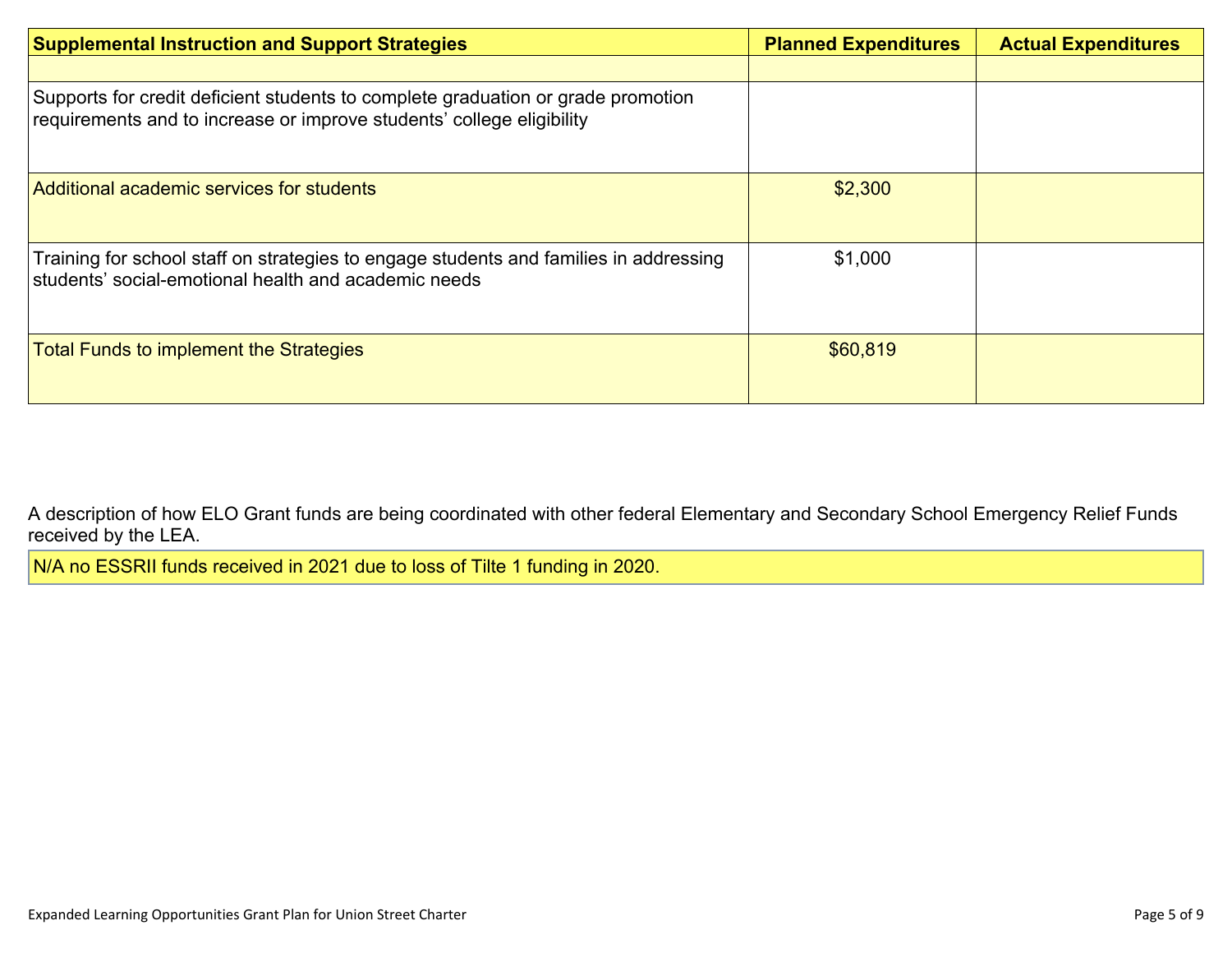### <span id="page-5-0"></span>**Expanded Learning Opportunities Grant Plan Instructions: Introduction**

The Expanded Learning Opportunities Grant Plan must be completed by school districts, county offices of education, or charter schools, collectively referred to as Local Educational Agencies (LEAs), that receive Expanded Learning Opportunities (ELO) Grant funds under California *Education Code* (*EC*) Section 43521(b). The plan must be adopted by the local governing board or body of the LEA at a public meeting on or before June 1, 2021, and must be submitted to the county office of education, the California Department of Education, or the chartering authority within five days of adoption, as applicable. The plan must be updated to include the actual expenditures by December 1, 2022.

*For technical assistance related to the completion of the Expanded Learning Opportunities Grant Plan, please contact [ELOGrants@cde.ca.gov](mailto:ELOGrants@cde.ca.gov).<mailto:lcff@cde.ca.gov>*

# **Instructions: Plan Requirements**

An LEA receiving ELO Grant funds under *EC* Section 43521(b) is required to implement a learning recovery program that, at a minimum, provides supplemental instruction, support for social and emotional well-being, and, to the maximum extent permissible under the guidelines of the United States Department of Agriculture, meals and snacks to, at a minimum, students who are included in one or more of the following groups:

- low-income.
- English learners,
- foster youth,
- homeless students.
- students with disabilities.
- students at risk of abuse, neglect, or exploitation,
- disengaged students, and
- students who are below grade level, including, but not limited to, those who did not enroll in kindergarten in the 2020–21 school year, creditdeficient students, high school students at risk of not graduating, and other students identified by certificated staff.

For purposes of this requirement

- "Supplemental instruction" means the instructional programs provided in addition to and complementary to the LEAs regular instructional programs, including services provided in accordance with an individualized education program (IEP).
- "Support" means interventions provided as a supplement to those regularly provided by the LEA, including services provided in accordance with an IEP, that are designed to meet students' needs for behavioral, social, emotional, and other integrated student supports, in order to enable students to engage in, and benefit from, the supplemental instruction being provided.
- "Students at risk of abuse, neglect, or exploitation" means students who are identified as being at risk of abuse, neglect, or exploitation in a written referral from a legal, medical, or social service agency, or emergency shelter.

*EC* Section 43522(b) identifies the seven supplemental instruction and support strategies listed below as the strategies that may be supported with ELO Grant funds and requires the LEA to use the funding only for any of these purposes. LEAs are not required to implement each supplemental instruction and support strategy; rather LEAs are to work collaboratively with their community partners to identify the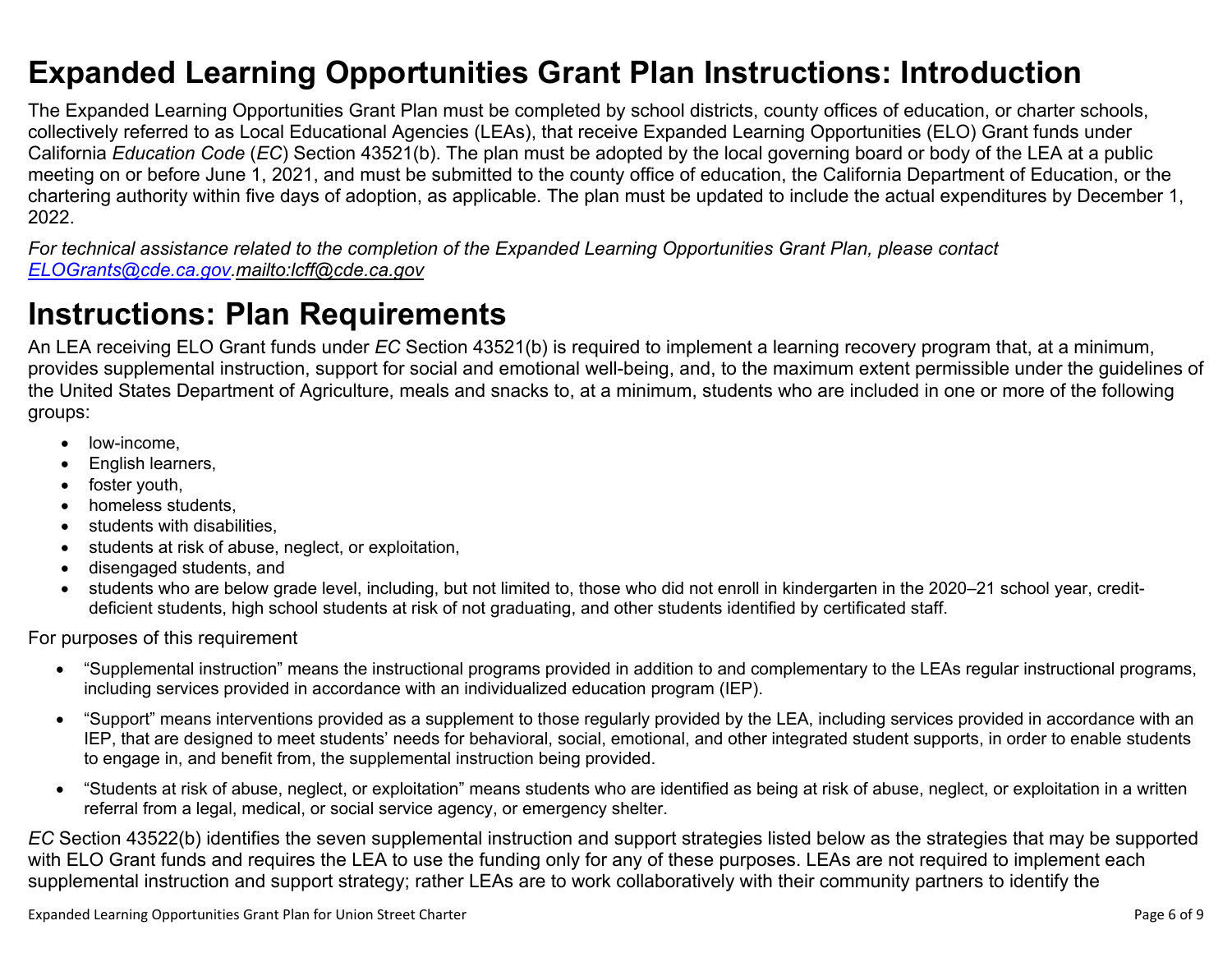supplemental instruction and support strategies that will be implemented. LEAs are encouraged to engage, plan, and collaborate on program operation with community partners and expanded learning programs, and to leverage existing behavioral health partnerships and Medi-Cal billing options in the design and implementation of the supplemental instruction and support strategies being provided (*EC* Section 43522[h]).

The seven supplemental instruction and support strategies are:

- 1. Extending instructional learning time in addition to what is required for the school year by increasing the number of instructional days or minutes provided during the school year, providing summer school or intersessional instructional programs, or taking any other action that increases the amount of instructional time or services provided to students based on their learning needs.
- 2. Accelerating progress to close learning gaps through the implementation, expansion, or enhancement of learning supports including, but not limited to, any of the following:
	- a. Tutoring or other one-on-one or small group learning supports provided by certificated or classified staff.
	- b. Learning recovery programs and materials designed to accelerate student academic proficiency or English language proficiency, or both.
	- c. Educator training, for both certificated and classified staff, in accelerated learning strategies and effectively addressing learning gaps, including training in facilitating quality and engaging learning opportunities for all students.
- 3. Integrated student supports to address other barriers to learning, such as the provision of health, counseling, or mental health services, access to school meal programs, before and after school programs, or programs to address student trauma and social-emotional learning, or referrals for support for family or student needs.
- 4. Community learning hubs that provide students with access to technology, high-speed internet, and other academic supports.
- 5. Supports for credit deficient students to complete graduation or grade promotion requirements and to increase or improve students' college eligibility.
- 6. Additional academic services for students, such as diagnostic, progress monitoring, and benchmark assessments of student learning.
- 7. Training for school staff on strategies, including trauma-informed practices, to engage students and families in addressing students' socialemotional health needs and academic needs.

As a reminder, *EC* Section 43522(g) requires that all services delivered to students with disabilities be delivered in accordance with an applicable IEP.

### **Fiscal Requirements**

The following fiscal requirements are requirements of the ELO grant, but they are not addressed in this plan. Adherence to these requirements will be monitored through the annual audit process.

- The LEA must use at least 85 percent (85%) of its apportionment for expenditures related to providing in-person services in any of the seven purposes described above.
- The LEA must use at least 10 percent (10%) of the funding that is received based on LCFF entitlement to hire paraprofessionals to provide supplemental instruction and support through the duration of this program, with a priority for full-time paraprofessionals. The supplemental instruction and support provided by the paraprofessionals must be prioritized for English learners and students with disabilities. Funds expended to hire paraprofessionals count towards the LEAs requirement to spend at least 85% of its apportionment to provide in-person services.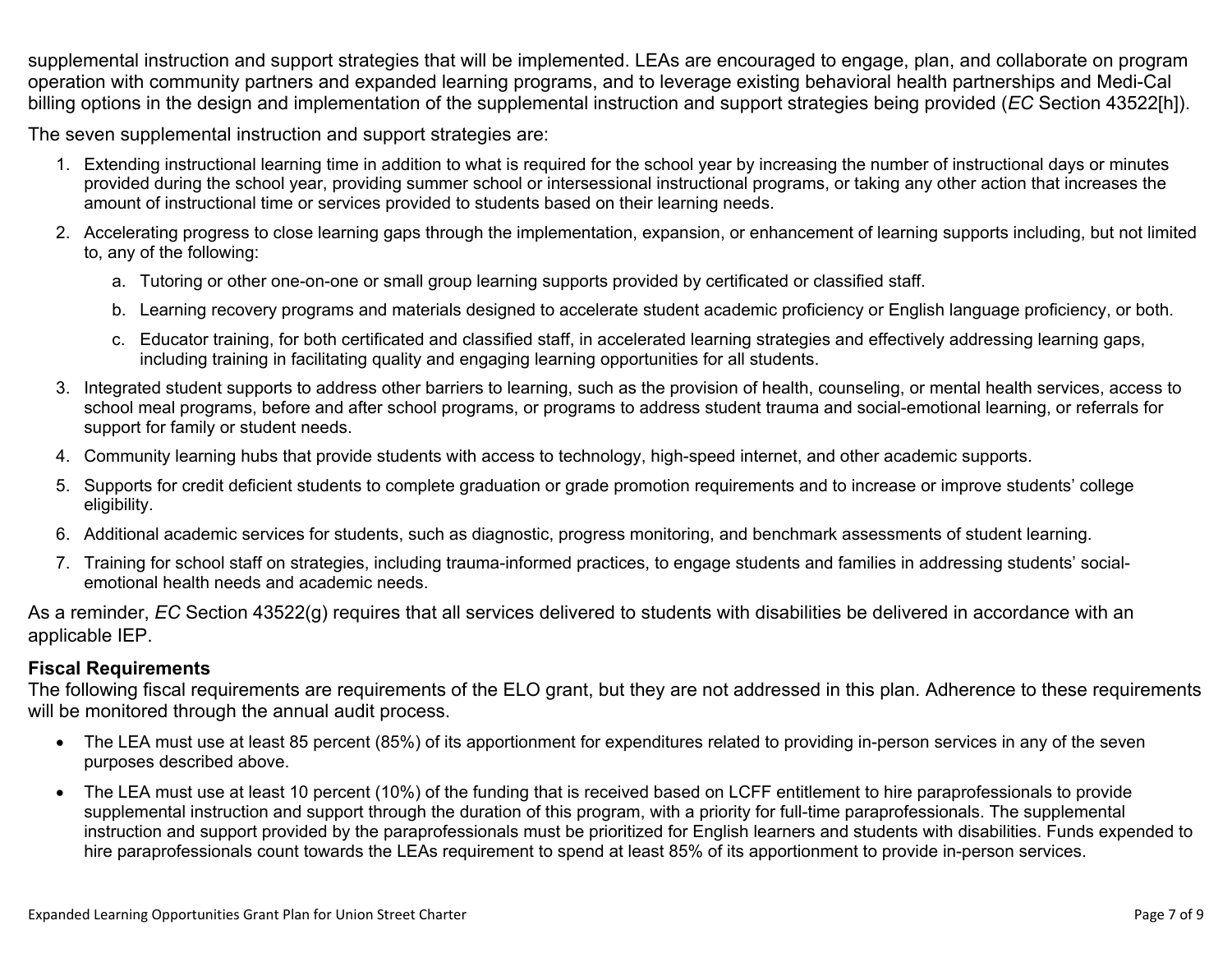<span id="page-7-0"></span>• An LEA may use up to 15 percent (15%) of its apportionment to increase or improve services for students participating in distance learning or to support activities intended to prepare the LEA for in-person instruction, before in-person instructional services are offered.

# **Instructions: Plan Descriptions**

Descriptions provided should include sufficient detail yet be sufficiently succinct to promote a broad understanding among the LEA's local community.

### <span id="page-7-1"></span>**A description of how parents, teachers, and school staff were involved in the development of the plan**

Describe the process used by the LEA to involve, at a minimum, parents, teachers, and school staff in the development of the Expanded Learning Opportunities Grant Plan, including how the LEA and its community identified the seven supplemental instruction and support strategies that will be implemented. LEAs are encouraged to engage with community partners, expanded learning programs, and existing behavioral health partnerships in the design of the plan.

#### <span id="page-7-2"></span>**A description of how parents and guardians of students will be informed of the opportunities for supplemental instruction and support.**

Describe the LEA's plan for informing the parents and guardians of students identified as needing supplemental instruction and support of the availability of these opportunities, including an explanation of how the LEA will provide this information in the parents' and guardians' primary languages, as applicable.

### <span id="page-7-3"></span>**A description of how students will be identified and the needs of students will be assessed**

Describe the LEA's plan for identifying students in need of academic, social-emotional, and other integrated student supports, including the LEA's plan for assessing the needs of those students on a regular basis. The LEA's plan for assessing the academic needs of its students may include the use of diagnostic and formative assessments.

As noted above in the Plan Requirements, "other integrated student supports" are any supports intended to address barriers to learning, such as the provision of health, counseling, or mental health services, access to school meal programs, before and after school programs, or programs to address student trauma and social-emotional learning, or referrals for support for family or student needs.

### <span id="page-7-4"></span>**A description of the LEA's plan to provide supplemental instruction and support**

Describe the LEA's plan for how it will provide supplemental instruction and support to identified students in the seven strategy areas defined in the Plan Requirements section. As a reminder, the LEA is not required to implement each of the seven strategies; rather the LEA will to work collaboratively with its community to identify the strategies that will be implemented. The plan must include a description of how supplemental instruction and support will be provided in a tiered framework that bases universal, targeted, and intensive supports on students' needs for academic, social-emotional, and other integrated student supports. The plan must also include a description of how the services will be provided through a program of engaging learning experiences in a positive school climate.

As a reminder, *EC* Section 43522(g) requires that all services delivered to students with disabilities be delivered in accordance with an applicable individualized education program. Additionally, LEAs are encouraged to collaborate with community partners and expanded learning programs, and to leverage existing behavioral health partnerships and Medi-Cal billing options in the implementation of, this plan (*EC*  Section 43522[h]).